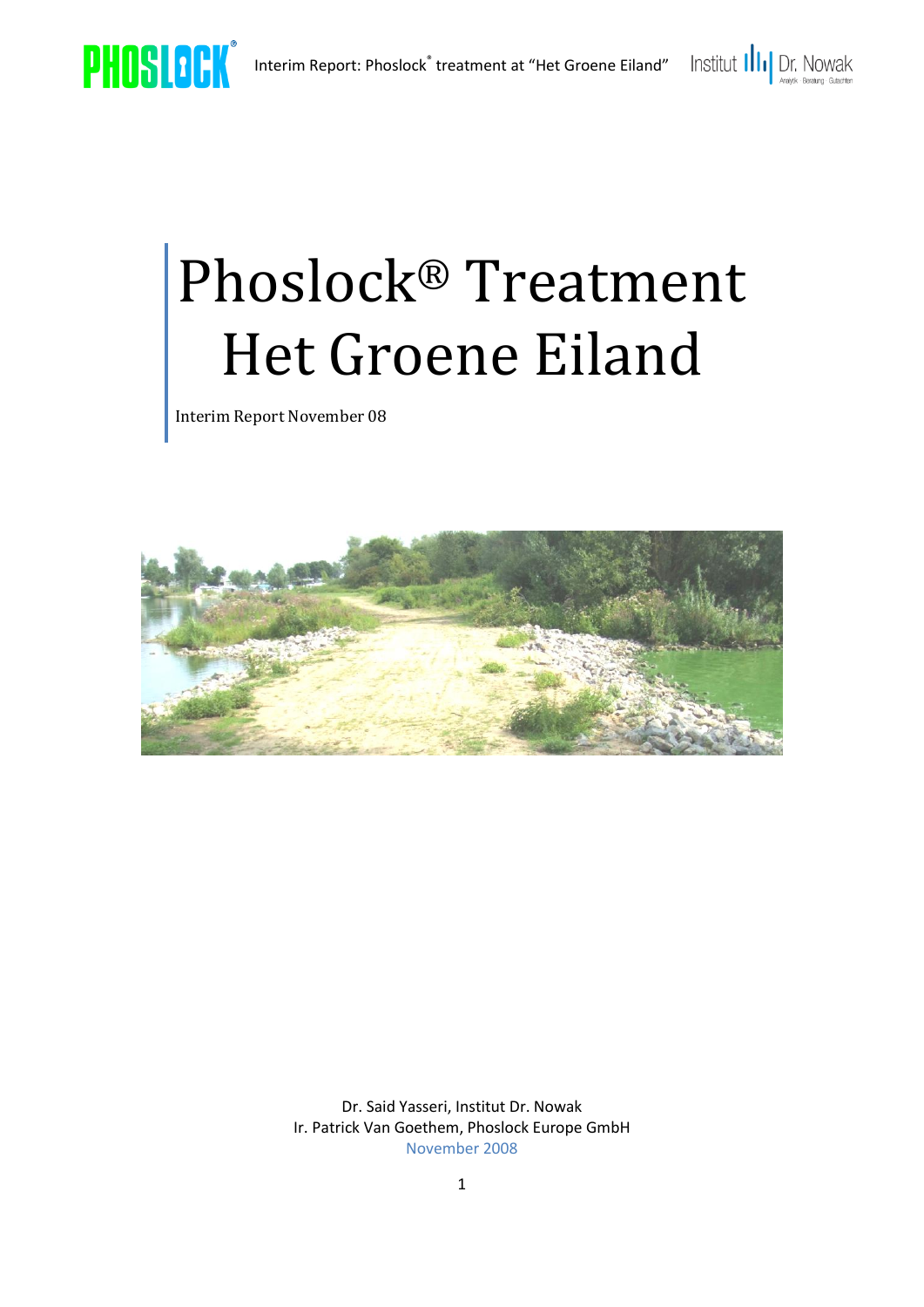



# Content

| $\mathbf{1}$ .   |        |  |  |  |  |
|------------------|--------|--|--|--|--|
| 2.               |        |  |  |  |  |
| 2.1              |        |  |  |  |  |
| 2.2 <sub>1</sub> |        |  |  |  |  |
|                  | 2.2.1. |  |  |  |  |
|                  | 2.2.2. |  |  |  |  |
| $\mathbf{3}$ .   |        |  |  |  |  |
| 3.1.             |        |  |  |  |  |
|                  | 3.1.1. |  |  |  |  |
|                  | 3.1.2. |  |  |  |  |
|                  | 3.1.3. |  |  |  |  |
|                  | 3.1.4. |  |  |  |  |
| 3.2.             |        |  |  |  |  |
|                  | 3.2.1. |  |  |  |  |
|                  | 3.2.2. |  |  |  |  |
|                  | 3.2.3. |  |  |  |  |
| 4.               |        |  |  |  |  |
|                  |        |  |  |  |  |
|                  |        |  |  |  |  |
|                  |        |  |  |  |  |
|                  |        |  |  |  |  |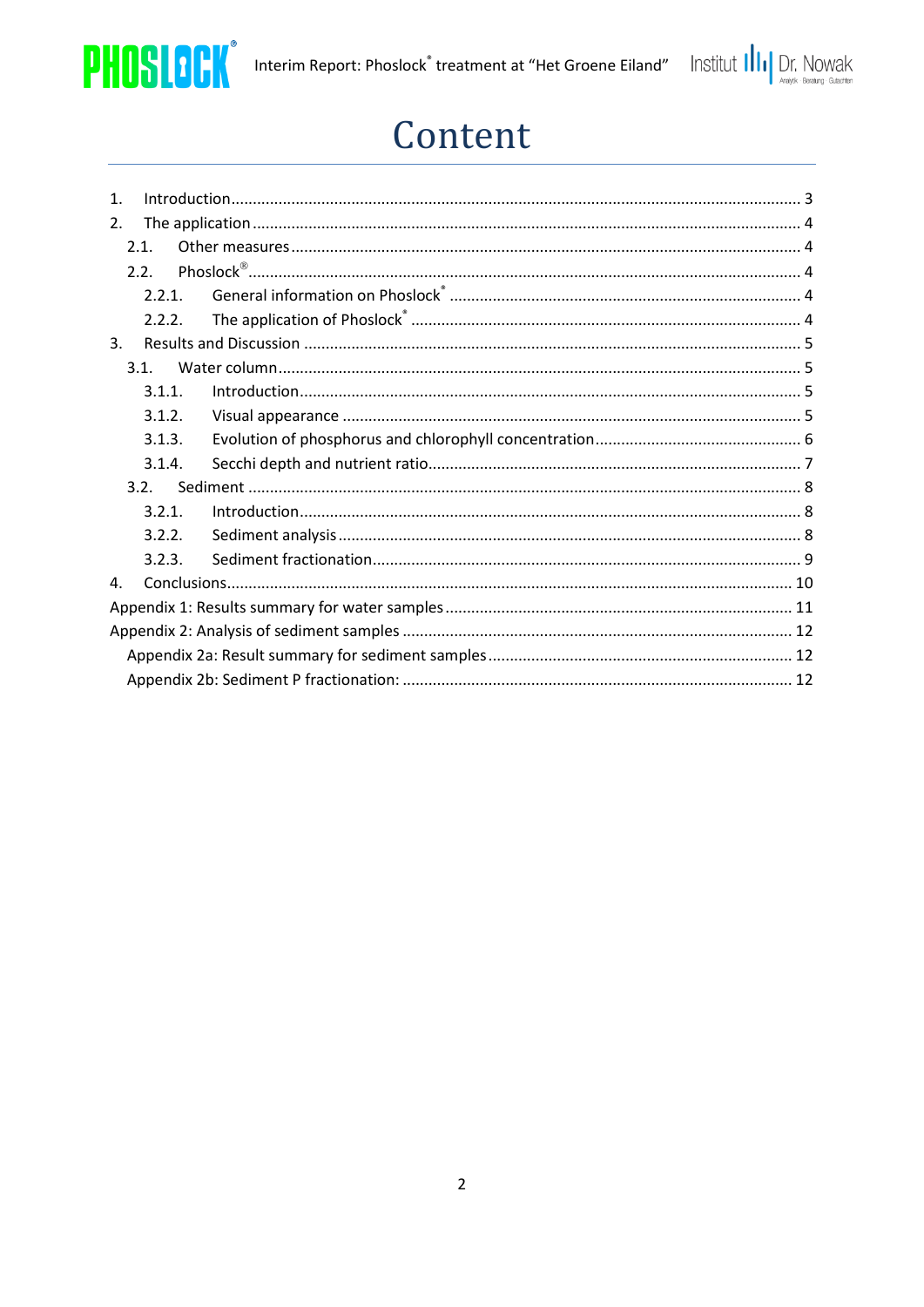

<span id="page-2-0"></span>



"Het Groene Eiland" is part of the larger bay, "De Gouden Ham", which itself was formerly part of the River Maas. In February 2008, "Het Groene Eiland" became a separate lake when a series of dams between it and "De Gouden Ham" were built. An application of Phoslock<sup>®</sup> was undertaken on "Het Groene Eiland" in April 2008 following the completion of the dams in order to reduce phosphorus levels in the lake and reduce the incidence of blue green algal blooms which had become common in both water bodies in previous years.

The surface area of "Het Groene Eiland" is 5.3 ha, with an estimated average depth of 2.5 m. The (estimated) volume of water in the lake is 130 000  $m^3$ . Closing the water body with dams has resulted in a very long residence time.

According to reports about water quality in "The Gouden Ham" in 2006 and 2007 ("Zwemwaterprofiel blauwalgen, De Gouden Ham" by Grontmij & DHV and "Onderzoek Blauwalgen De Gouden Ham, Rapportage 2007" by Drema), "De Gouden Ham" experienced algal blooms dominated by the blue green algae *Microcystis*. Analysis of sediment pore water also shows the presence of *Microcystis*. Blooms of this type of algae give rise to high levels of the toxic compound microcystin of which levels higher than 20 µg/L result in public swimming bans. These occurred several times over the past two years. Relative high biomass concentrations are also evident from the analysis of chlorophyll-a concentrations up to 62 µg/L.

Nutrient concentrations were also monitored over the summers of 2006 and 2007. Values for phosphate for the summer of 2006 (from "Zwemwaterprofiel blauwalgen, De Gouden Ham" by Grontmij & DHV) were around 0.04 mg/L PO<sub>4</sub>-P and 0.10 mg/L total P (which in both cases was the limit of detection for the technique used). Towards the end of summer 2006, the values increased slightly to 0.08 mg/L PO<sub>4</sub>-P and 0.15 mg/L total P.

Results for summer 2007 (from "Onderzoek Blauwalgen De Gouden Ham, Rapportage 2007" by Drema) show significantly higher values, with values of up to 2.5 ppm  $PQ_4$  (which would correspond to 2.5 mg PO<sub>4</sub>/L or 0.83 mg PO<sub>4</sub>-P/L). It is however unclear how reliable these results are as other samples tested in October 2007 show conflicting results with phosphate values of below 0.05 mg PO<sub>4</sub>-P/L and total phosphorus values between 0.10 and 0.92 mg P/L. Where relevant, however, these results are included in the graphs shown in Chapter [3.](#page-4-0)

The "Het Groene Eiland" sediment was reported to consist mainly of sand and to a lesser extent sludge/clay. Sediment pore water was also analyzed for total phosphorus (1000 mg P/kg dry weight) and phosphate (120 mg P/kg dry weight) on the 15 of October 2007 ("Analyserapport, Code:R20071026047").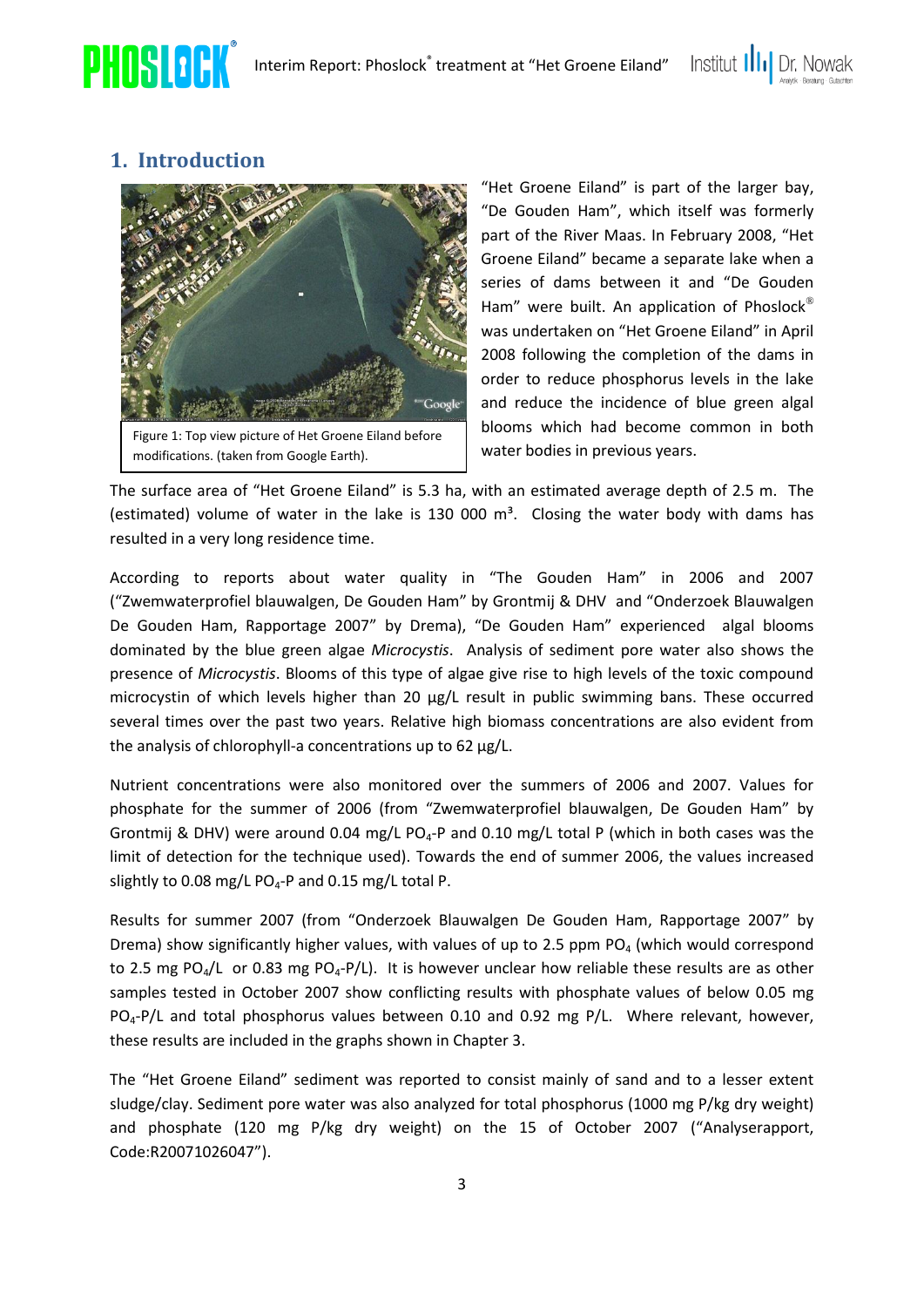

# <span id="page-3-1"></span><span id="page-3-0"></span>**2. The application**

#### **2.1.Other measures**



Eiland"

In addition to the application of Phoslock<sup>®</sup>, a number of other measures were taken before and after the application for the improvement and/or manageability of the water quality.

Institut III<sub>I</sub>

As indicated previously, a series of dams were constructed in order to make "Het Groene Eiland" a lake and limit the influence of water from "De Gouden Ham".

Fish and bird stocks were also managed in order to limit grazing of water plants and the input of nutrients from bird droppings.

Macro fauna in the littoral zone were also managed through the planting of reeds to absorb and subsequently harvest phosphorus. A number of high trees were also removed in order to prevent the shading of the littoral zone and input of nutrients from leaves.

#### <span id="page-3-2"></span>**2.2.Phoslock**

#### **2.2.1. General information on Phoslock®**

<span id="page-3-3"></span>Phoslock<sup>®</sup> is a natural product, produced from modified bentonite clay and developed by the Land and Water Division of Australia's CSIRO (Commonwealth Scientific and Industrial Research Organisation) to significantly reduce the amount of "Filterable Reactive Phosphorus" (FRP) present in the water column and in the sediment pore water of a water body. FRP corresponds to the soluble phosphate ( $PQ_4$ ) fraction and is an important growth limiting factor for blue green and other algae. By binding FRP, total phosphorus levels in the water column are likely to be reduced as well.

#### **2.2.2. The application of Phoslock®**

<span id="page-3-4"></span>

Figure 3: applying a Phoslock® slurry from a pontoon at "Het Groene Eiland

On the  $16^{th}$  and  $17^{th}$  of April 2008 11 tonnes of Phoslock® were applied using a pontoon based application system to remove 110 kg Phosphorus from the available nutrient pool of both the water column and the releasable fraction of the sediment for the entire lake. Phoslock® was mixed with in situ water pumped from the lake in a venturi mixing system installed on the pontoon and then sprayed evenly over the surface of the lake, except for the shallow areas near the bathing areas.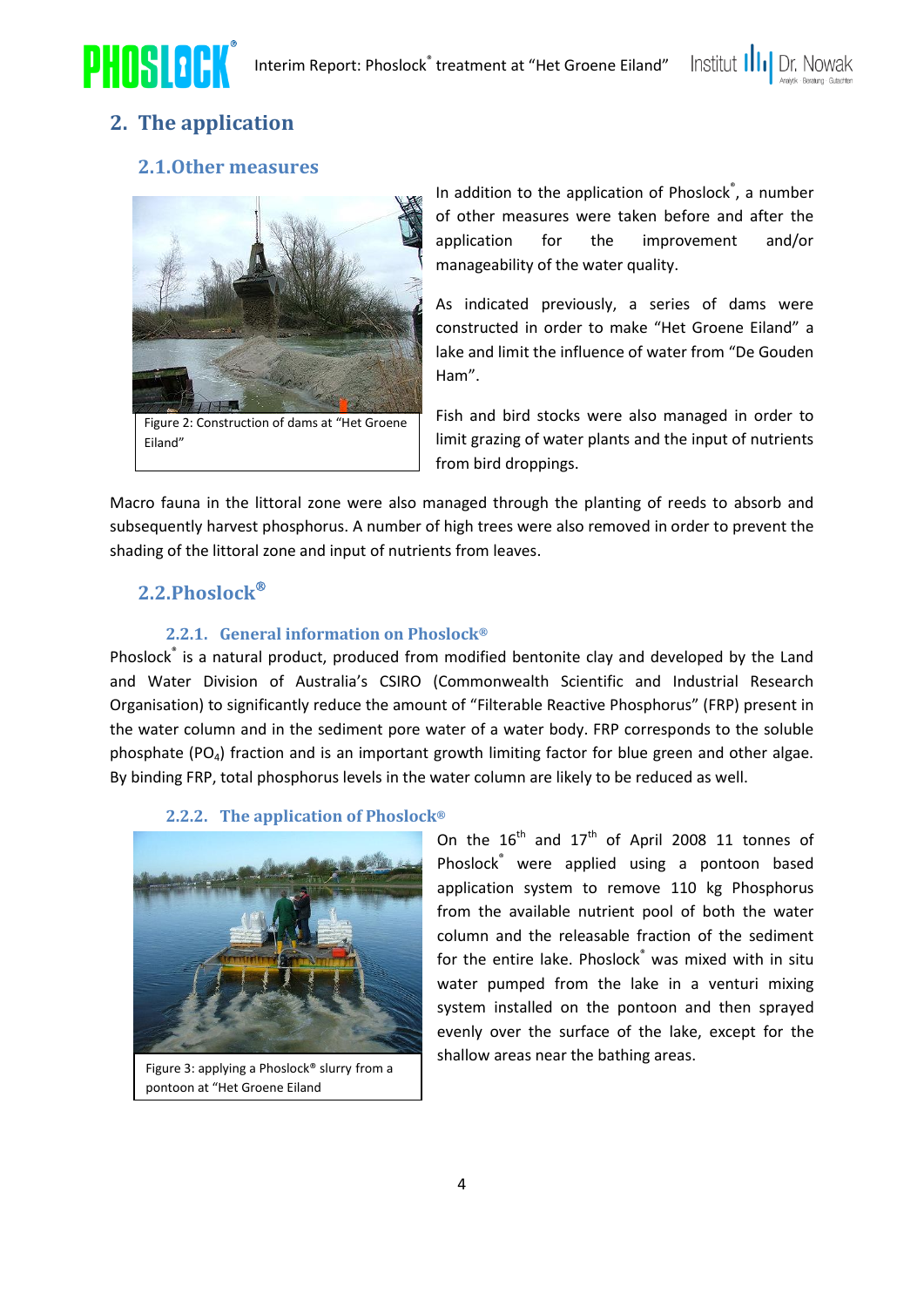

## <span id="page-4-1"></span><span id="page-4-0"></span>**3. Results and Discussion**

#### **3.1.Water column**

#### **3.1.1. Introduction**

<span id="page-4-2"></span>Lakes are dynamic systems with seasonal variations in for example nutrient and algal concentrations due to sunlight and temperature. Applying Phoslock<sup>®</sup> influences this system by making less phosphorus available to the biomass. However seasonal variations should still be taken into account when evaluating results. Pre-treatment sampling of the lake was undertaken by the Institut Dr Nowak (IDN) on two occasion and by a number of other organizations on multiple occasions. Posttreatment sampling was undertaken by IDN. Results from the pre-treatment monitoring undertaken by both IDN and the other institutions are presented in the graphs below, however care is required when comparing results as different analytical methods and different detection limits may have been used.

A full overview of the results obtained by IDN is presented in Appendix 1. The results are presented in graphs in the next section with a discussion of the results following.

#### **3.1.2. Visual appearance**

<span id="page-4-3"></span>

Figure 4: Photoseries of Het Groene Eiland (left) and De Gouden Ham (right)

Although somewhat subjective, the visual appearance of the water provides an indication of water quality. As only water from "Het Groene Eiland" was sampled and analysed, comparing its visual appearance with that of "De Gouden Ham" will give an idea on the difference in water quality between these two water bodies which were formerly in direct contact with each other.

Institut III<sub>I</sub>

Shortly after the application of Phoslock<sup>®</sup>, no visual difference could be noticed. On the  $23<sup>rd</sup>$  of July, an algal bloom became apparent in both water bodies, although less pronounced in "Het Groene Eiland". However already on the 24<sup>th</sup> of July, algae in "Het Groene Eiland" were no longer visually present. This relative clear state remained for the rest of the summer and continued into the autumn. In "De Gouden Ham", on the other hand, algae remained visible after the 23<sup>rd</sup> of July.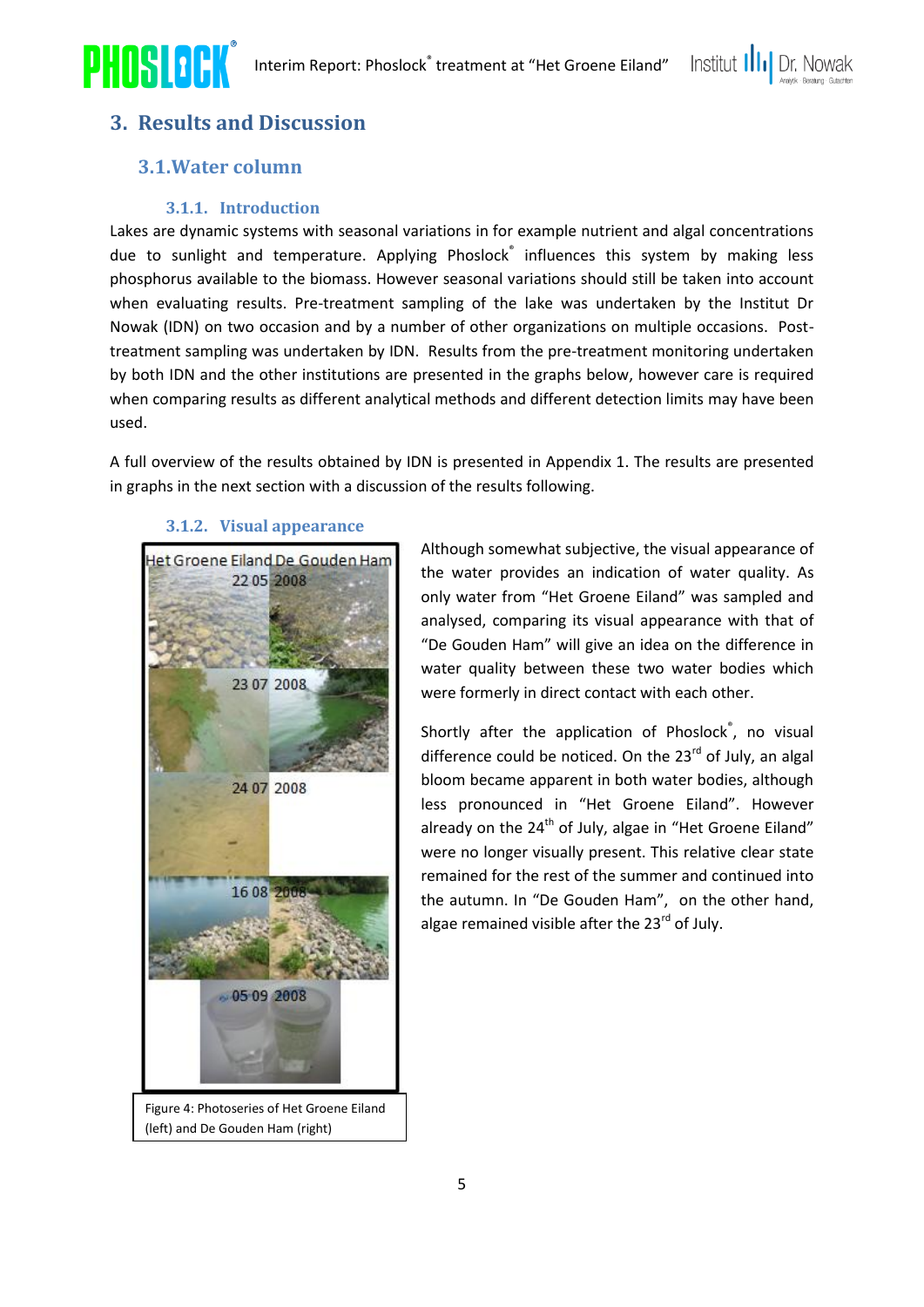



#### **3.1.3. Evolution of phosphorus and chlorophyll concentration**

<span id="page-5-0"></span>Phoslock® was applied in mid April. The main goal of the treatment was to limit or prevent release of phosphorus from the sediment into the water column and remove phosphate in the water column by binding the phosphate to the Phoslock<sup>®</sup> particles. After the application, total phosphorus concentrations in the water decreased slowly with ortho-phosphate remaining very low or below the detection limit (0.01mg P/L).



from summer 2007 are from Drema, results from July and August 2007 were higher than 0.4 mg P/L, phosphate and chlorophyll concentrations were not reported; results after autumn 2007 are from Institut Dr Nowak and specific for "Het Groene Eiland", limit of detection was 0.01 mg P/L.)

One week after the application, there had only been a very small decrease in phosphorus concentrations as there was only a limited amount of phosphate in the water at the time of the application.



Eiland at the 22nd of May.

On the 22nd of May, a natural algal crash seemed to occur in which algae died and stored phosphorus was released and subsequently converted to phosphate. This is shown by the very low chlorophyll-a concentration and the reappearence of ortho-phosphate (see Figure 5). The lower total phosphorus would be the result of phosphate binding with Phoslock® near the sediment as there would still have been available binding sites on the Phoslock<sup>®</sup>.

It is also possible however that the slight increase in phosphate was also caused by ash runoff from the burning of the trees that had been removed when the dams were

constructred. The influence of the ash is also indicated by the higher potassium content (see figure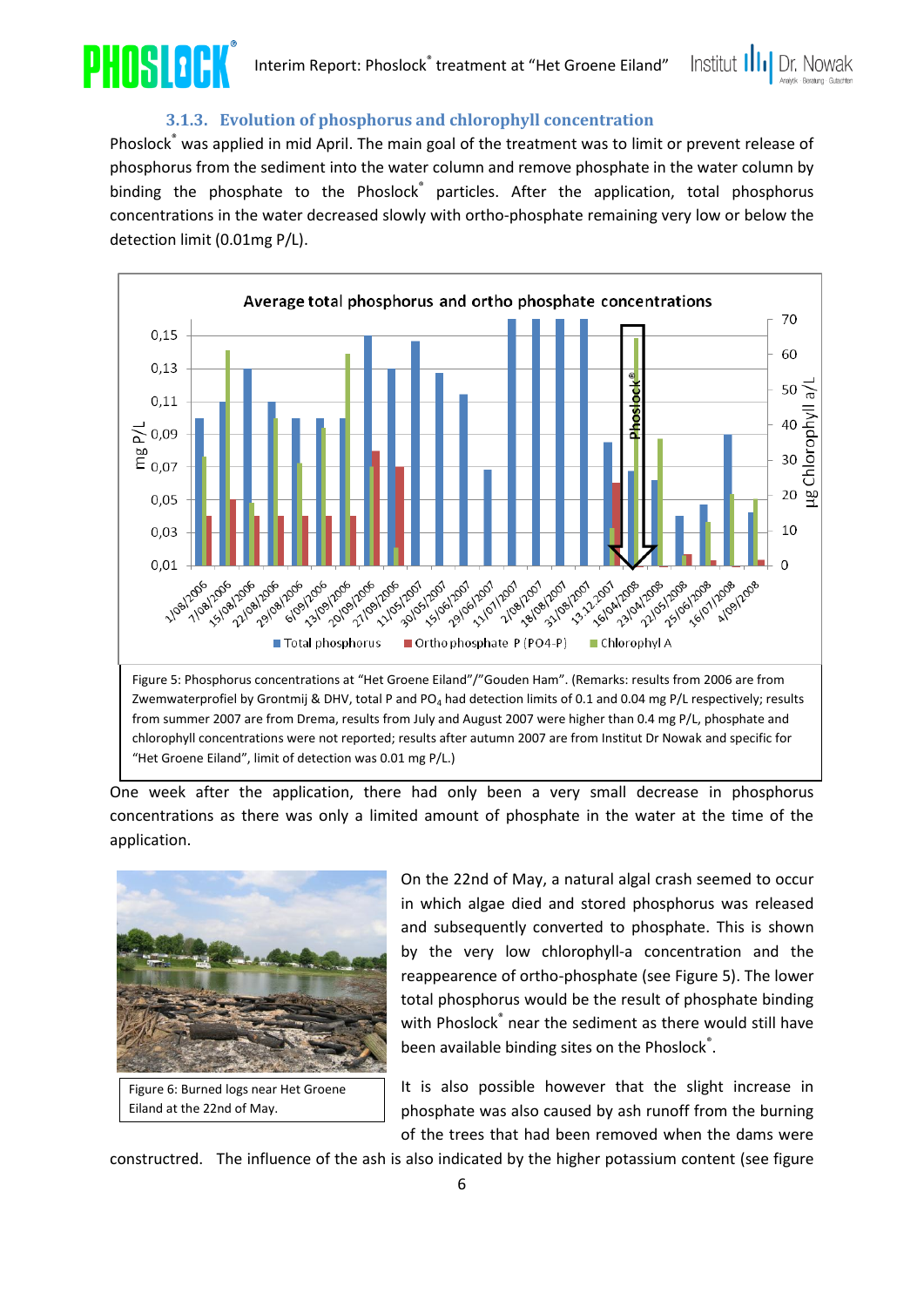



In the next sampling the concentration of ortho-phosphate decreased slightly by further take up by Phoslock<sup>®</sup> and to some extent by algae (as chlorophyll-a and total phosphorus levels increased slightly). Overall chlorophyll-a levels remained low.



The high total phosphate concentration on the  $16<sup>th</sup>$  of July was measured after storm events and didn't coincide with high chlorophyll-a levels. The high concentration of aluminium in these samples (see figure 7) indicates turbulence in the water body where sediment material would have been resuspended. This level can be considered low in comparison with phosphorus concentrations in previous years and doesn't indicate high phosphorus release from the sediment. The samples taken on the  $4<sup>th</sup>$  of September also contained a lower total phosphorus concentration in line with the results of April to June.

#### **3.1.4. Secchi depth and nutrient ratio**

<span id="page-6-0"></span>In the previous year, the secchi depth decreased over summer, becoming lower than 1m. After the application of Phoslock<sup>®</sup>, there was on average a steady increase in secchi depth, with a very high secchi depth at the time of the algal crash (22<sup>nd</sup> of May 2008).

It is interesting to note that high nutrient ratios (N:P) generally corresponded to high secchi depths in the results (see Figure 8).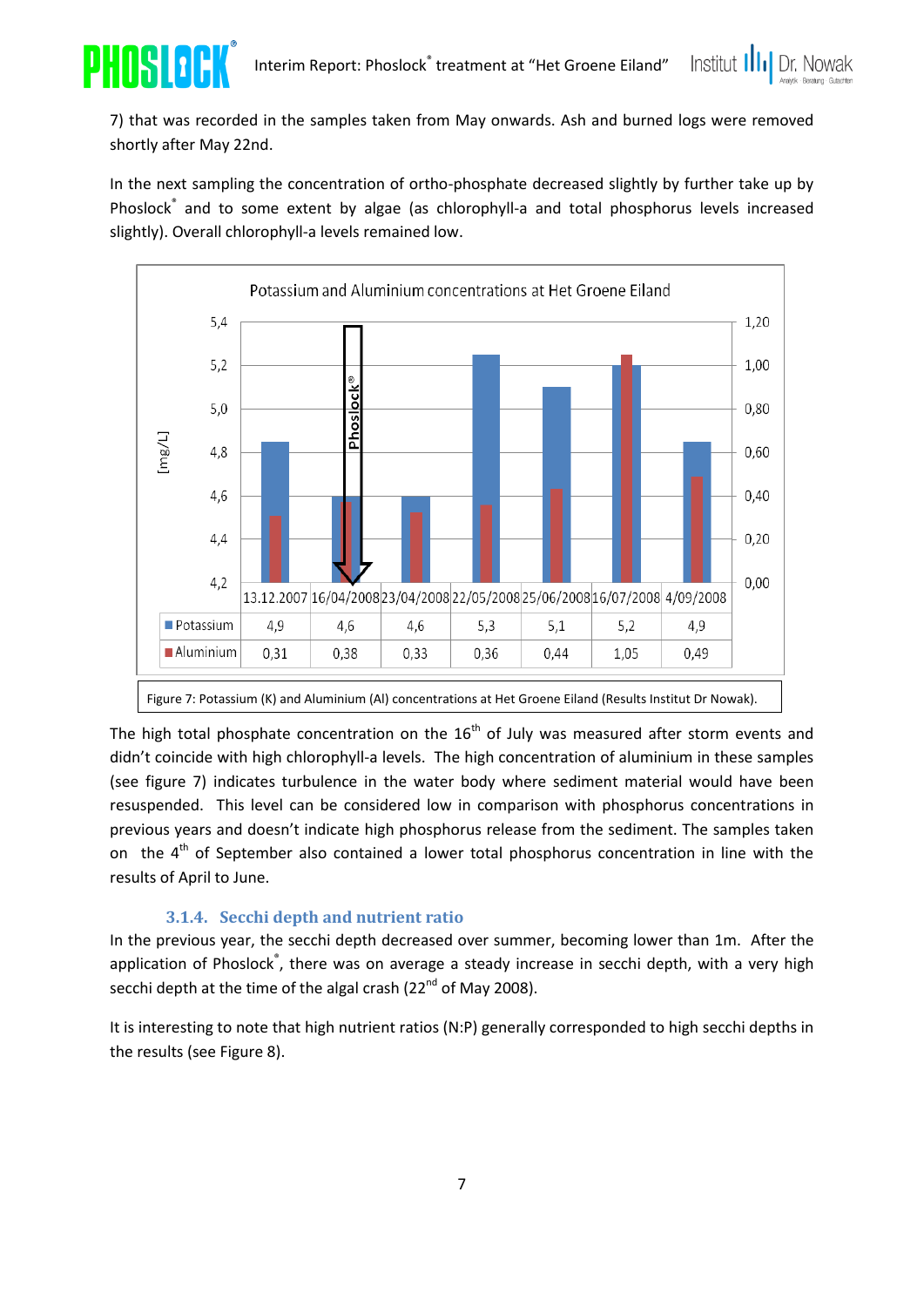Institut III



November 2007 show values cut off at 1 m. Results from summer 2007 are from Drema; results after autumn 2007 are from Institut Dr Nowak.)

#### <span id="page-7-1"></span><span id="page-7-0"></span>**3.2.Sediment**

PHISTOR

#### **3.2.1. Introduction**

Like most water bodies, the sediment in "Het Groene Eiland" is the largest reservoir of phosphorus, although not all phosphorus is releasable to the same degree. The distinction between the different fractions of phosphorus can be made by sediment fractionation.

At "Het Groene Eiland" three sediment samples were taken by the Institut Dr Nowak. The first one was taken on 13<sup>th</sup> of December 2007 to estimate the required dosage of Phoslock. The second was taken on the  $16<sup>th</sup>$  of April 2008 (before the start of the application) as a reference point to evaluate the effect of Phoslock<sup>®</sup>. The third was taken one month after the application on the 22<sup>nd</sup> of May 2008 to evaluate the change in sediment characteristics following the application of Phoslock®. The second and third samples were fractionated using the Psenner method (modified by Hupfer).

#### **3.2.2. Sediment analysis**

<span id="page-7-2"></span>Comparing the results of the sediment analyses (see appendix 2a), the most apparent change can be seen in the lanthanum concentration. The lanthanum fraction increased significantly after the application of Phoslock® (going from 24 to 200 mg/kg DW) as was to be expected as Phoslock® is a lanthanum modified bentonite. Other concentrations were relatively unaffected by the application. (Remark: Chrome and Zinc concentration on the  $16<sup>th</sup>$  of April are likely to be affected by an impurity in the sediment sample.)

Sediment pore water held significantly lower levels of total phosphorus (from 0.53 mg P/L on the  $16<sup>th</sup>$ of April to 0.14 mg P/L on the 22<sup>nd</sup> of May) and phosphate (from 0.39 mg PO<sub>4</sub>-P/L to 0.02 mg PO<sub>4</sub>- $P/L$ ).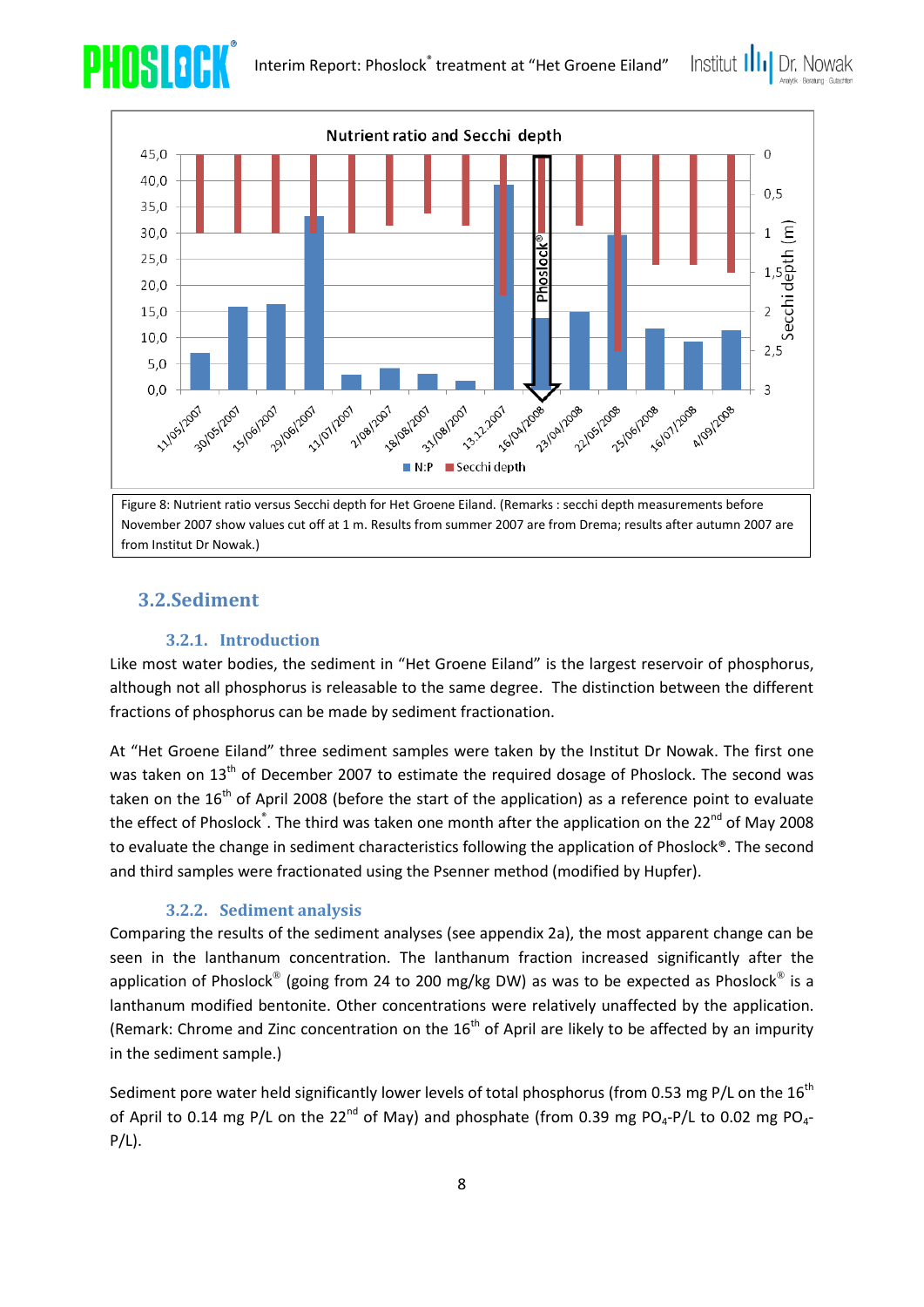



#### **3.2.3. Sediment fractionation**

<span id="page-8-0"></span>The releasable P-fraction is composed of immediately releasable P, reductive soluble organic P, Fe/Mn bound P and organic bound P (micro-organisms, detritus, humic acids). The total phosphorus concentration in the sediment after the application of Phoslock<sup>®</sup> is comparable to the concentration before, but as can be seen by the sediment fractionation, the releasable fraction has decreased (both in absolute and relative values).

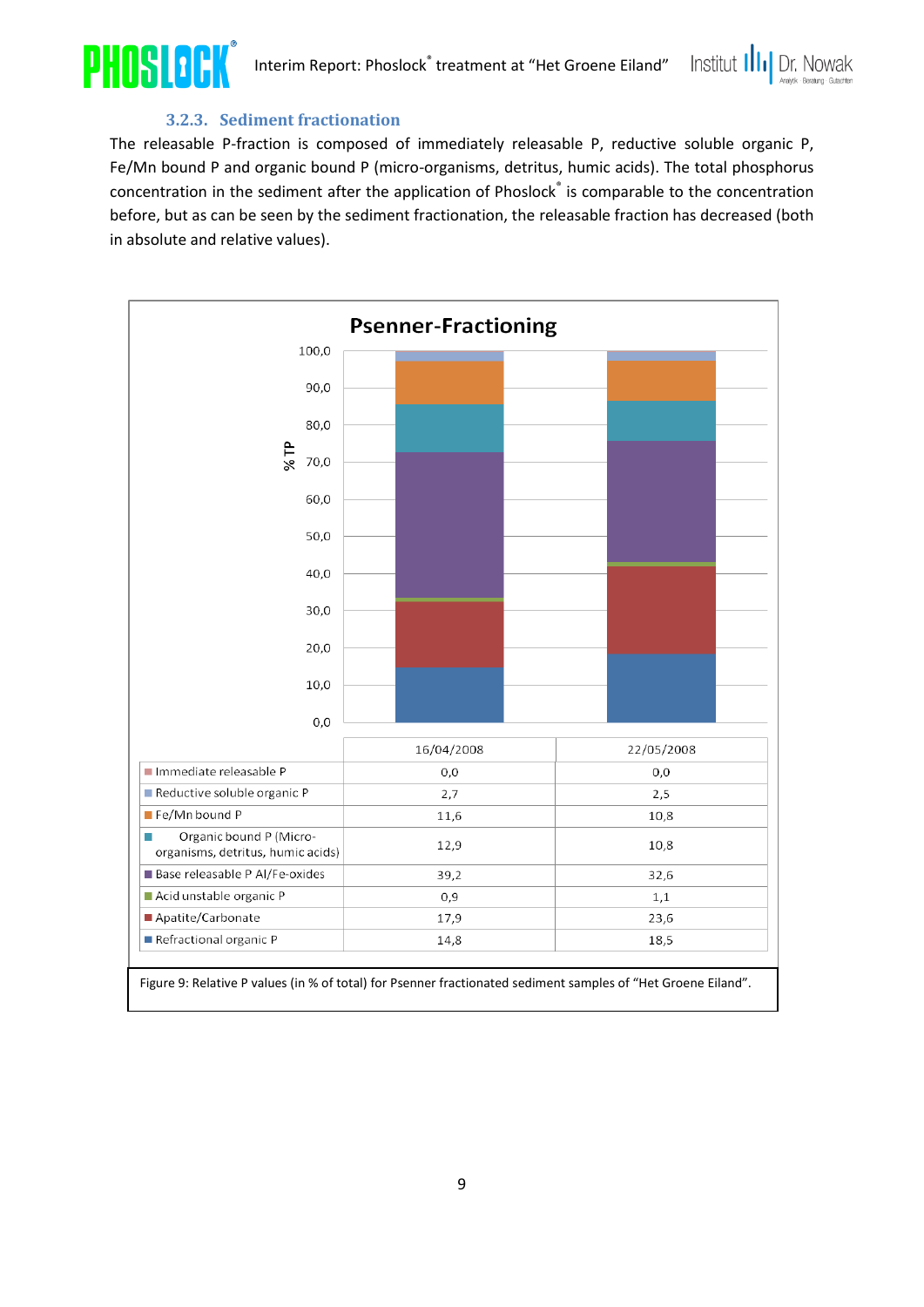



## **4. Conclusions**

<span id="page-9-0"></span>The application of Phoslock® to "Het Groene Eiland" has influenced the lake system by reducing the overall availability of phosphorus to biomass by binding phosphate in water, preventing phosphate release from the sediment and storing phosphorus in the sediment in an unreleasable form. As a result the overall phytoplankton biomass has decreased, which in turn has increased the visibility of the water. This effect became most pronounced when visually comparing the water of "Het Groene Eiland" with the untreated water of "De Gouden Ham".

The increased visibility and the absence of blue green algae blooms are secondary effects of the Phoslock<sup>®</sup> treatment, but were the main goals for the customer and recreational users of the lake. Therefore with the current results the treatment of Het Groene Eiland by Phoslock<sup>®</sup> can be considered successful.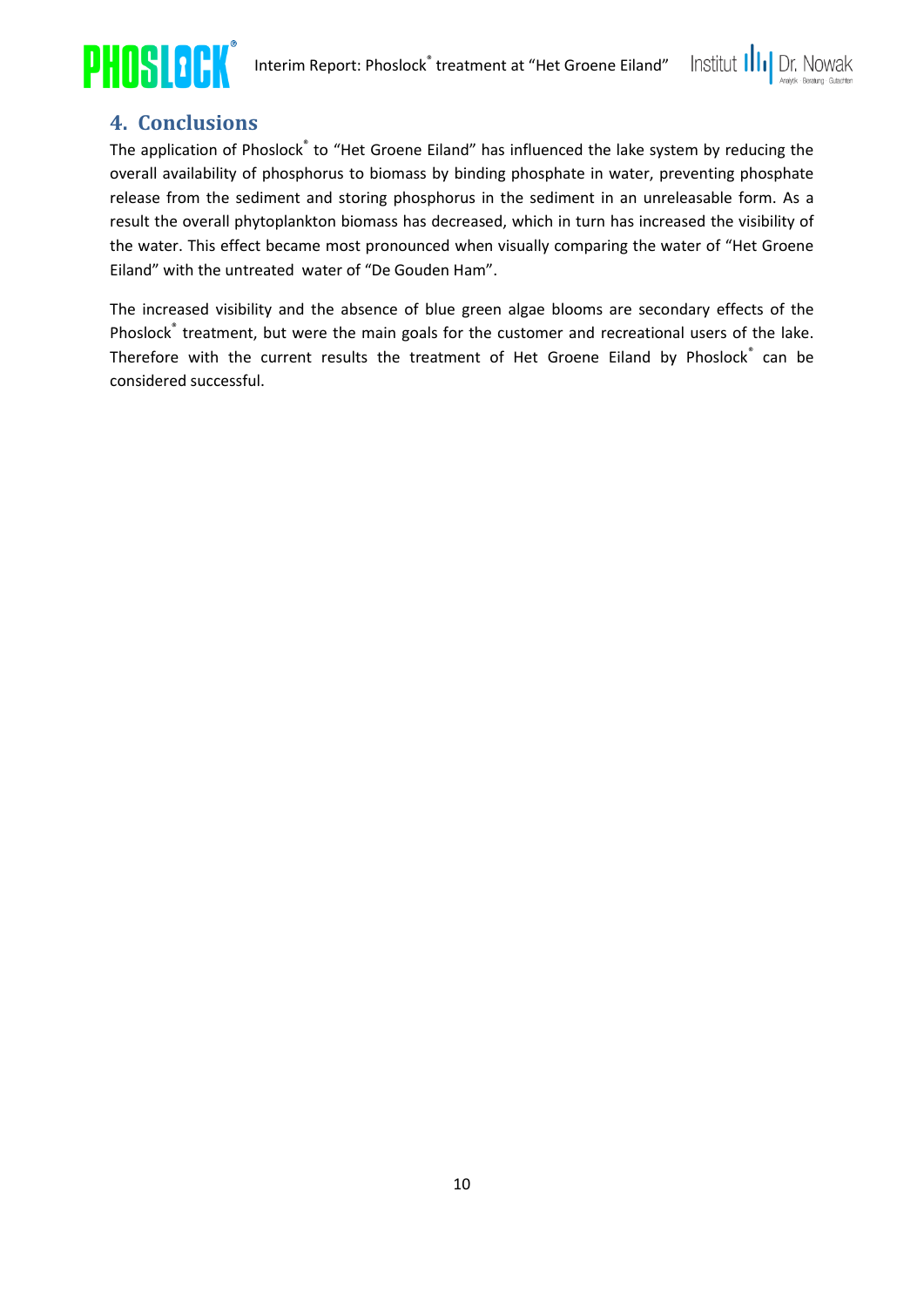



# <span id="page-10-0"></span>**Appendix 1: Results summary for water samples**

| <b>Het Groene Eiland</b>                      |                                    |              | Middle of lake near pontoon                |                                 |                          |                                  |                                  |              |
|-----------------------------------------------|------------------------------------|--------------|--------------------------------------------|---------------------------------|--------------------------|----------------------------------|----------------------------------|--------------|
|                                               | max waterdepth (m)                 |              | 4,9                                        | 4                               | $\overline{4}$           | 4                                | 4,2                              |              |
|                                               | date                               |              | 16/04/2008                                 | 23/04/2008                      | 22/05/2008               | 25/06/2008                       | 16/07/2008                       | 4/09/2008    |
| Secchi depth                                  | depth                              | m            | 1                                          | 0,9                             | 2,5                      | 1,4                              | 1,4                              | 1,5          |
| ISO 7027-C2:2000-04<br>рH                     | 1 <sub>m</sub>                     |              | 8,75                                       | 9,13                            | 7,9                      | 8,9                              | 8,35                             | 8,22         |
| DIN 38404-C5:1984-01                          | 2 <sub>m</sub>                     |              | 8,72                                       | 8,9                             | 7,9                      | 8,88                             | 8,31                             |              |
|                                               | 3 <sub>m</sub>                     |              | 8,73                                       | 8,5                             | 7,7                      | 8,56                             | 7,86                             | 8,06         |
|                                               | 4 m                                |              | 7,62                                       | 7,69                            | 7,6                      | 7,94                             | 7,29                             |              |
| elektric conductivity at 25 °C                | $\overline{1}$ m                   | µS/cm        | 339                                        | 340                             | 360                      | 389                              | 380                              | 380          |
| <b>DIN EN 27888</b>                           | 2 <sub>m</sub>                     | µS/cm        | $\blacksquare$                             | $\blacksquare$                  | $\blacksquare$           | $\blacksquare$                   | 378                              |              |
|                                               | 3 <sub>m</sub>                     | µS/cm        | ä,                                         | 368                             | 366                      | 392                              | 380                              | 375          |
|                                               | 4 m                                | µS/cm        | 356                                        | $\blacksquare$                  | $\blacksquare$           | $\blacksquare$                   | 387                              |              |
| Redox-potential<br>DIN 38404-C6               | 1 <sub>m</sub>                     | mV           | 163                                        | 163                             | ٠                        | $\blacksquare$                   | 121                              | 210          |
|                                               | 2 <sub>m</sub><br>3 <sub>m</sub>   | mV<br>mV     | $\blacksquare$<br>$\overline{\phantom{a}}$ | ٠<br>160                        | ٠<br>$\blacksquare$      | ٠<br>$\blacksquare$              | 116<br>144                       | 177          |
|                                               | 4 m                                | m٧           | 153                                        | $\overline{\phantom{a}}$        | $\overline{\phantom{a}}$ | $\overline{\phantom{a}}$         | 163                              |              |
| Water temperature                             | 1 <sub>m</sub>                     | ۰c           | 9,8                                        | 14,1                            | 18,4                     | 21,6                             | 20,4                             | 18,1         |
| DIN 38404-C4:1976-12                          | 2 <sub>m</sub>                     | ۰c           |                                            | 13,3                            | 18,0                     | 21,2                             | 20,2                             |              |
|                                               | 3 <sub>m</sub>                     | ۰c           | $\qquad \qquad \blacksquare$               | 11,5                            | 17,5                     | 20,2                             | 19,5                             | 17,7         |
|                                               | 4 m                                | ۰c           | 10                                         | 10,8                            | 17,3                     | 19,3                             | 18,5                             |              |
| <b>Dissolved oxygencontent</b>                | 1 <sub>m</sub>                     | mg/l         | 13,7                                       | 13,3                            | 7,63                     | 8,95                             | 9,91                             | 8,78         |
| EN 25814-G22:1992-10                          | 2 <sub>m</sub>                     | mg/l         | 13,5                                       | 12,7                            | 7,54                     | 8,71                             | 9,84                             |              |
|                                               | 3 <sub>m</sub>                     | mg/l         | 13,5                                       | 8,62                            | 5,26                     | 6,76                             | 7,56                             | 7,77         |
|                                               | 4 m                                | mg/l         | 4,82                                       | 0,4                             | 4,36                     | 0,23                             | 0,34                             |              |
| <b>Total phosphor</b>                         | 1 <sub>m</sub>                     | mg/l         | 0,056                                      | 0,064                           | 0,037                    | 0,041                            | 0.070                            | 0,048        |
| ISO 6878-D11:2004-09                          | 3 <sub>m</sub>                     | mg/l         |                                            | 0,060                           | 0,043                    | 0,053                            |                                  | 0,037        |
|                                               | 4 m                                | mg/l         | 0,079                                      |                                 |                          |                                  | 0,11                             |              |
| Ortho-phosphaat-phosphor (PO4                 | 1 <sub>m</sub>                     | mg/l         | < 0.01                                     | < 0.01                          | <0,01                    | 0,01                             | <0,01                            | 0.013        |
| ISO 6878-D11:2004-09                          | 3 <sub>m</sub>                     | mg/l         | $\blacksquare$                             | < 0.01                          | 0,017                    | 0,022                            | $\overline{\phantom{a}}$         | 0,014        |
|                                               | 4 m                                | mg/l         | < 0.01                                     |                                 |                          |                                  | <0,01                            |              |
| Ammonium-nitrogen (NH4-N)                     | 1 <sub>m</sub>                     | mg/l         | 0,095                                      | 0,17                            | 0,43                     | <0,04                            | 0,17                             | <0,04        |
| ISO 11732-E23:1997-09                         | 3 <sub>m</sub>                     | mg/l         |                                            | 0,26                            | 0,56                     | 0,07                             |                                  | 0,06         |
|                                               | 4 m                                | mg/l         | 0,52                                       |                                 |                          |                                  | 0,35                             |              |
| Nitrite-nitrogen (NO2-N)                      | 1 <sub>m</sub>                     | mg/l         | <0.02                                      | 0,021                           | <0.02                    | <0.02                            | <0.02                            | <0.02        |
| ISO 11732-E23:1997-09                         | 3 <sub>m</sub><br>4 m              | mg/l<br>mg/l | <0,02                                      | <0,02                           | <0.02<br>$\blacksquare$  | <0,02<br>$\blacksquare$          | <0,02                            | <0.02        |
|                                               |                                    |              |                                            |                                 |                          |                                  |                                  |              |
| Nitrate-nitrogen (NO3-N)                      | 1 <sub>m</sub>                     | mg/l         | 0,34                                       | 0,06                            | 0,82                     | 0,14                             | <0,02                            | <0,02        |
| ISO 10304-2-D20:1996-11                       | 3 <sub>m</sub><br>4 m              | mg/l<br>mg/l | ٠<br>0,33                                  | 0,14<br>٠                       | 0,84<br>$\blacksquare$   | 0,14<br>$\overline{\phantom{a}}$ | <0,02                            | <0,02        |
|                                               |                                    |              |                                            |                                 |                          |                                  |                                  |              |
| Total nitrogen (TNb)<br>ENV 12260-H34:1996-06 | 1 <sub>m</sub><br>3 m              | mg/l<br>mg/l | 0,77<br>$\overline{\phantom{a}}$           | 0,95<br>1,2                     | 1,1<br>1,3               | 0,48<br>0,51                     | 0,65<br>$\overline{\phantom{a}}$ | 0,55<br>0,56 |
|                                               | $\overline{4}$ m                   | mg/l         | 0,70                                       | $\blacksquare$                  | ٠                        | $\blacksquare$                   | 1                                |              |
| <b>Chlorophyll A</b>                          | 1 <sub>m</sub>                     | $\mu$ g/l    | 63,3                                       | 51,5                            | 1,8                      | 16,6                             | 29,0                             | 26,1         |
| DIN 38412-L16:1985-12                         | 3 <sub>m</sub>                     | $\mu$ g/l    | $\blacksquare$                             | 20,7                            | 4,1                      | 8,3                              | $\blacksquare$                   |              |
|                                               | 4 m                                | $\mu$ g/l    | 65,7                                       | $\centering \label{eq:reduced}$ | $\overline{\phantom{a}}$ | ٠                                | 11,8                             |              |
| Phaeopigment-content                          | 1 <sub>m</sub>                     | $\mu$ g/l    | 21,5                                       | 20,5                            | 57,7                     | 2,6                              | 9,7                              | 22,2         |
| DIN 38412-L16:1985-12                         | 3 <sub>m</sub>                     | $\mu$ g/l    | $\blacksquare$                             | 15,5                            | 53,7                     | 14,2                             | $\overline{\phantom{a}}$         |              |
|                                               | 4 m                                | $\mu$ g/l    | 30,4                                       | ٠                               |                          |                                  | 17,7                             |              |
| Acid buffercapacity at pH 4,3                 | 1 <sub>m</sub>                     | µg/l         | 2,18                                       | 2,24                            | 2,20                     | 2,35                             | 2,15                             | 2,06         |
| DIN 38409-H7:1979-05                          | 3 <sub>m</sub>                     | $\mu$ g/l    | $\overline{\phantom{a}}$                   | 2,25                            | 2,26                     | 2,31                             | $\overline{\phantom{a}}$         | 2,06         |
|                                               | 4 m                                | µg/l         | 2,23                                       | ٠                               |                          | $\blacksquare$                   | 2,25                             |              |
| Alkalic buffercapacity at pH 8,2              | 1 <sub>m</sub>                     | µg/l         | vervalt                                    | vervalt                         | 0,056                    | vervalt                          | vervalt                          | 0,024        |
| DIN 38409-H7:1979-05                          | 3 <sub>m</sub>                     | µg/l         | $\blacksquare$                             | 0,020                           | 0,092                    | 0,040                            | $\blacksquare$                   | 0,036        |
|                                               | 4 m                                | $\mu$ g/l    | 0,009                                      |                                 |                          |                                  | 0,170                            |              |
| Acid buffercapacity at pH 8,2                 | 1 <sub>m</sub>                     | µg/l         | 0,06                                       | 0,16                            | vervalt                  | 0,18                             | <0,01                            | vervalt      |
| DIN 38409-H7:1979-05                          | 3 <sub>m</sub>                     | µg/l         | $\blacksquare$                             | vervalt                         | vervalt                  | vervalt                          |                                  | vervalt      |
|                                               | 4 m                                | µg/l         | vervalt                                    |                                 |                          |                                  | vervalt                          |              |
| Sulfate                                       | 1 <sub>m</sub>                     | mg/l         | 44,0                                       | 44,0                            | 42,0                     | 41,0                             | 42,0                             | 33,0         |
| ISO 10304-2-D20:1996-11                       | 3 <sub>m</sub>                     | mg/l         |                                            | 42,0                            | 44,0                     | 39,0                             |                                  | 34,0         |
|                                               | 4 m                                | mg/l         | 45,0                                       | ٠                               |                          |                                  | 40,0                             |              |
| Iron                                          | 1 <sub>m</sub>                     | mg/l         | 0,21                                       | 0,24                            | 0,25                     | 0,33                             | 0,60                             | 0,40         |
| ISO 11885-E22:1997-11                         | 3 <sub>m</sub><br>4 m              | mg/l<br>mg/l | 0,61                                       | 0,39<br>$\blacksquare$          | 0,54<br>$\sim$           | 0,46<br>$\overline{a}$           | 1,30                             | 0,56         |
|                                               |                                    |              |                                            |                                 |                          |                                  |                                  |              |
| Manganese<br>ISO 11885-E22:1997-11            | $\overline{1}$ m<br>3 <sub>m</sub> | mg/l<br>mg/l | 0,08<br>$\overline{\phantom{a}}$           | 0,08<br>0,09                    | 0,23<br>0,29             | 0,06<br>0,07                     | 0,08                             | 0,07<br>0,07 |
|                                               | 4 m                                | mg/l         | 0,12                                       | $\overline{a}$                  | $\overline{a}$           | $\blacksquare$                   | 0,71                             |              |
| Lanthanum                                     |                                    |              |                                            | 0.028                           | 0,018                    | 0,019                            | 0,027                            | 0.016        |
| ISO 11885-E22:1997-11                         | 1 <sub>m</sub><br>3 <sub>m</sub>   | mg/l<br>mg/l | <0,002<br>$\blacksquare$                   | 0,026                           | 0,023                    | 0,022                            | $\overline{\phantom{a}}$         | 0,022        |
|                                               | 4 m                                | mg/l         | 0,003                                      |                                 |                          |                                  | 0,057                            |              |
| <b>Aluminium</b>                              | 1 <sub>m</sub>                     | mg/l         | 0,16                                       | 0,25                            | 0,24                     | 0,37                             | 0,70                             | 0,38         |
| ISO 11885-E22:1997-11                         | 3 <sub>m</sub>                     | mg/l         | ٠                                          | 0,40                            | 0,48                     | 0,50                             | $\overline{\phantom{a}}$         | 0,60         |
|                                               | 4 m                                | mg/l         | 0,59                                       | $\overline{\phantom{a}}$        | $\blacksquare$           | $\blacksquare$                   | 1,40                             |              |
| Calcium                                       | 1 <sub>m</sub>                     | mg/l         | 44,0                                       | 44,0                            | 46,0                     | 40,0                             | 39,0                             | 37,0         |
| ISO 11885-E22:1997-11                         | 3 <sub>m</sub>                     | mg/l         | $\overline{\phantom{a}}$                   | 45,0                            | 46,0                     | 41,0                             | ٠                                | 38,0         |
|                                               | 4 m                                | mg/l         | 45,0                                       |                                 |                          |                                  | 41,0                             |              |
| Magnesium                                     | 1 <sub>m</sub>                     | mg/l         | 6,2                                        | 6,2                             | 7,1                      | 6,5                              | 6,6                              | 6,9          |
| ISO 11885-E22:1997-11                         | 3 <sub>m</sub>                     | mg/l         | $\sim$                                     | 6,3                             | 7,0                      | 6,8                              | $\blacksquare$                   | 7,0          |
|                                               | 4 m                                | mg/l         | 6,2                                        |                                 |                          |                                  | 6,6                              |              |